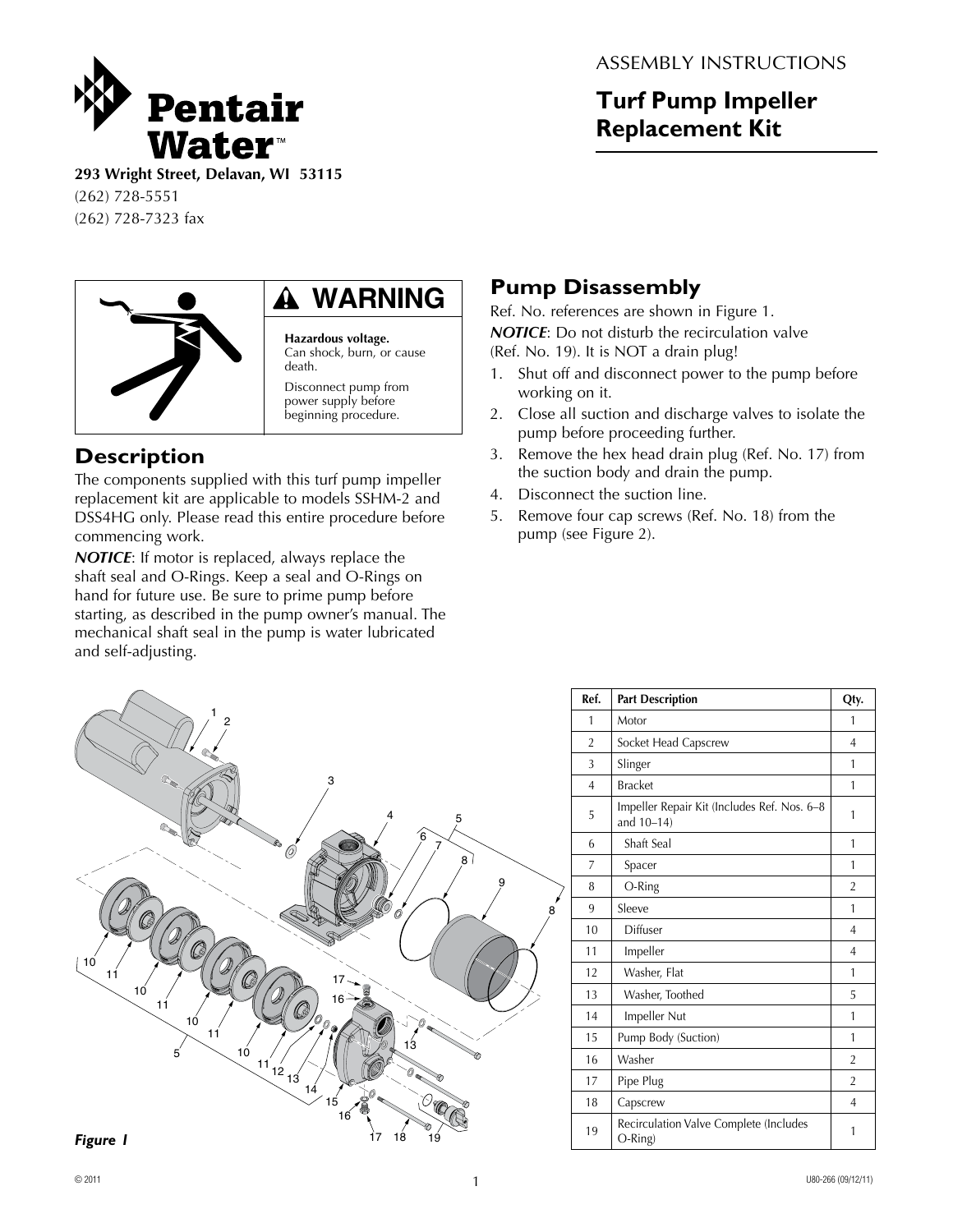

*Figure 2*



*Figure 3*



*Figure 4*



*Figure 5*





- 6. Pull the pump suction body forward (see Figure 3). Remove the sleeve (Ref. No. 9) by pulling it straight forward. Be careful to not damage the O-rings on the bracket and suction body.
- 7. Remove the motor canopy. Hold the motor shaft with a 7/16" open end wrench and remove the nut and two washers (Ref. Nos. 14, 13, 12) from the end of the shaft. See Figure 4.
- 8. Slide the impellers and diffusers (Ref. Nos. 11, 10) off of the shaft (Figure 4).
- 9. Slide the spacer (Ref. No. 7) off of the shaft, then pull the rotating half of the seal (Ref. No. 6) forward on the shaft and remove it.
- 10. Support the motor so that the shaft is free of the weight of the motor when you loosen the cap screws holding the motor to the bracket. Remove four cap screws (Ref. No. 2), and slide the motor and shaft out of the bracket (see Figure 5).

**NOTICE:** To avoid bending the motor shaft, be sure that the shaft does not take the weight of the motor as you remove it.

#### **Seal Removal**

- 1. Follow the instructions under "Pump Disassembly", above.
- 2. Remove the discharge pipe from the bracket (Ref. No. 4).
- 3. Remove the hold down bolts from the bracket.
- 4. Turn the bracket motor side up on the bench and use a screwdriver to carefully tap the stationary seal half out of the bracket (see Figure 6).
- 5. Clean the seal seat cavity in the bracket.

#### **Notes**